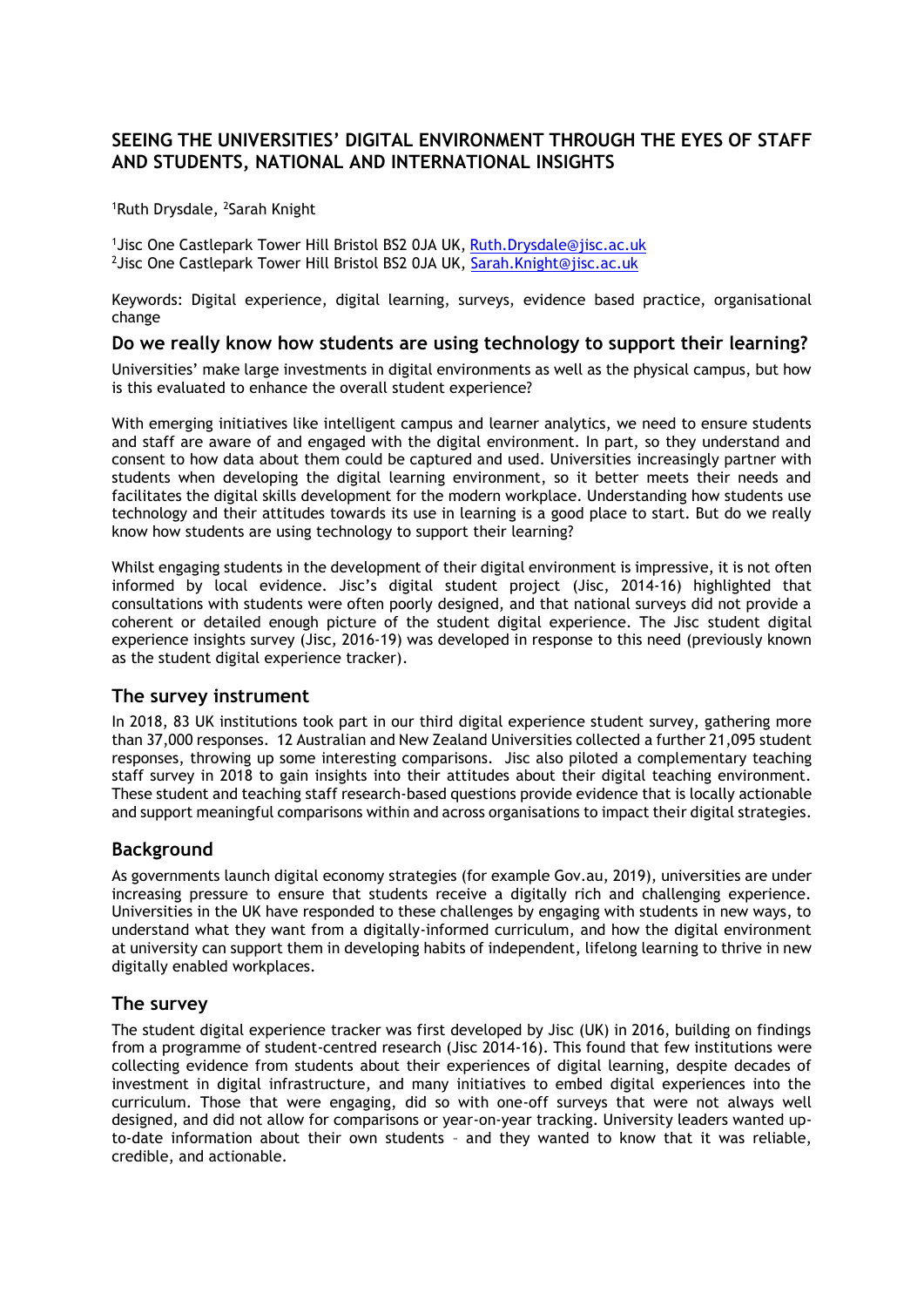

The survey has been developed and validated over a three-year pilot cycle using a co-design approach. It has involved over 100 institutions and 72,500 students and staff.

The student digital experience insights survey (Jisc, 2018) is already the second largest international survey of its kind. It differs from other surveys in that universities own the process, and share ownership of the data, and in the emphasis on student involvement throughout.

## **Figure 1: The themes addressed by the digital experience insights survey (Jisc, 2018)**

# **2018 survey findings**

Findings from the UK were published in a report (Newman, Beetham and Knight, 2018), with a national launch by the Government Minister for Higher Education, reflecting the importance attached to student digital outcomes in the UK.

Key findings presented and discussed in the report include:

- Students' choice of and access to digital devices for learning
- Student satisfaction with a range of digital services, and with digital infrastructure overall
- What students think of virtual learning environments and online assessment
- How students respond to different digital activities on their course
- What helps students to feel engaged, independent, connected, in control of their learning
- The apps and tools students use, and why
- Who students turn to for support with their digital skills
- How students would like their digital experience to be improved
- How well prepared students feel for the digital workplace

Additional reports on the findings from UK teaching staff (Jisc, 2018), Australian and New Zealand student survey (Beetham, Newman and Knight, 2019) are available via the service website along with briefings for senior managers and case studies on members' experiences and how they are using the data gained to enhance the digital learning experience which are available from the service website at http://digitalinsights.jisc.ac.uk.

### References

Beetham, H., Newman, T. and Knight. S (2018). *[Digital experience insights survey 2018: findings](http://repository.jisc.ac.uk/7202/1/digital-experience-insights-survey-anz-2018.pdf)  [from Australian and New Zealand university students.](http://repository.jisc.ac.uk/7202/1/digital-experience-insights-survey-anz-2018.pdf)* Jisc. Retrieved March, 7, 2019, from: <https://digitaliinsights.jisc.ac.uk/our-service/our-reports>

Beetham, H., Newman, T. and Knight. S (2018). *[Digital experience insights survey 2018: findings](http://repository.jisc.ac.uk/7132/1/30261h2_JISC_DEI_Report_2018_Teaching_HR_(Web).pdf)  [from the pilot of teaching staff in UK further and higher education.](http://repository.jisc.ac.uk/7132/1/30261h2_JISC_DEI_Report_2018_Teaching_HR_(Web).pdf)* Jisc. Retrieved March, 7, 2019, from: <https://digitaliinsights.jisc.ac.uk/our-service/our-reports>

Gov.au (2019). *Participating in the digital economy*. Gov.au. Retrieved March, 7, from: https://www.industry.gov.au/strategies-for-the-future/participating-in-the-digital-economy

Jisc (2014-16). *Digital student project.* Jisc. Retrieved March, 7, 2019, from: <https://www.jisc.ac.uk/rd/projects/digital-student>

Jisc (2016-19) Student digital experience insight survey. Jisc. Retrieved March, 7, from: [https://digitalinsights.jisc.ac.uk](https://digitalinsights.jisc.ac.uk/)

Newman, T., Beetham, H. and Knight, S. (2018). *[Digital experience insights survey 2018: findings](http://repository.jisc.ac.uk/6967/1/Digital_experience_insights_survey_2018.pdf)  [from students in UK further and higher education.](http://repository.jisc.ac.uk/6967/1/Digital_experience_insights_survey_2018.pdf)* Jisc. Retrieved March, 7, 2019, from: <https://digitaliinsights.jisc.ac.uk/our-service/our-reports>